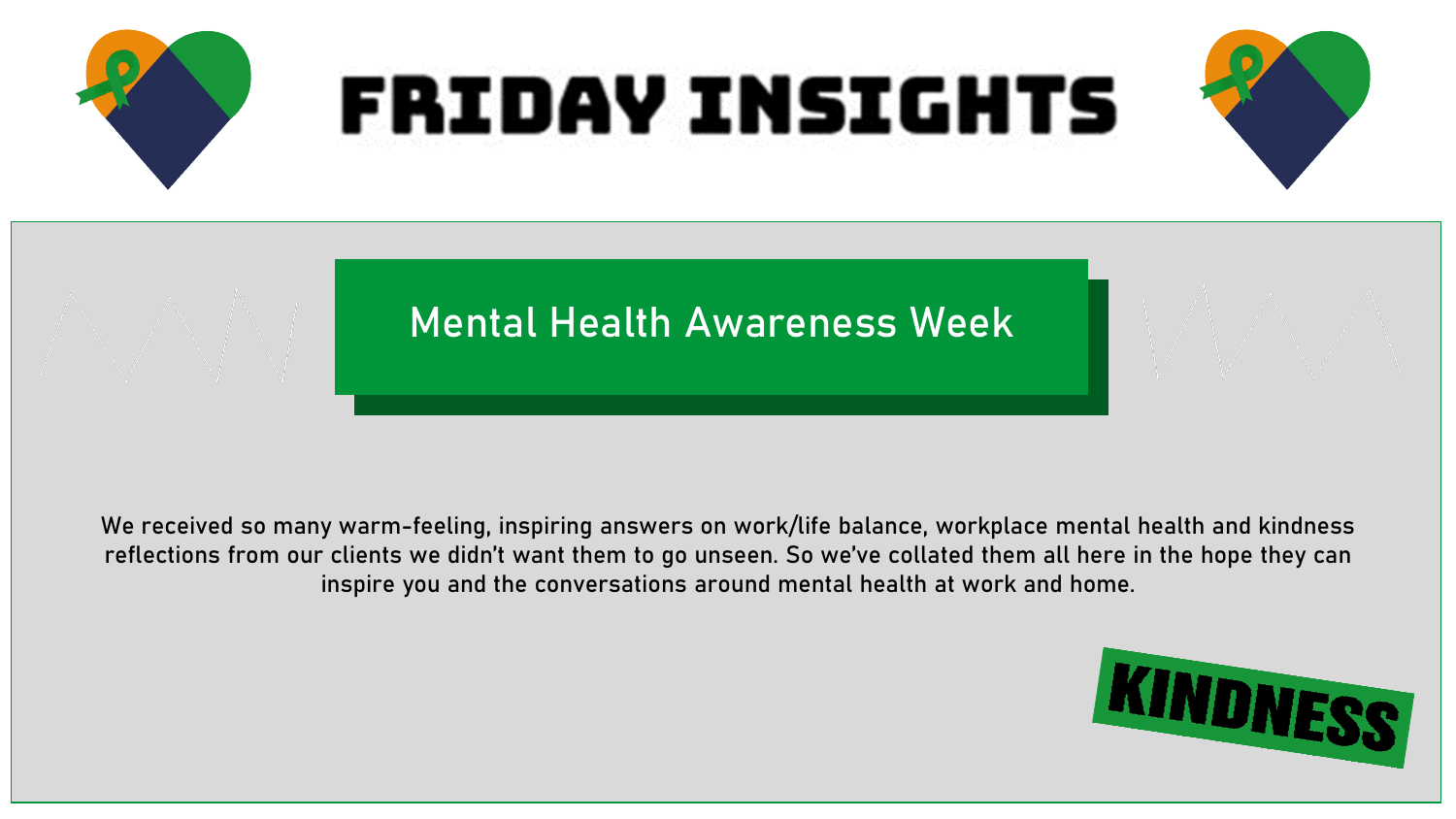[1. What's your top tip/advice](#page-2-0)  for a healthy work/life balance?

> [4. Self-care and kindness to](#page-13-0)  ourselves is super important, especially at the moment - how are you being kind to yourself at the moment?

6. Details of a mental health [charity close to our](#page-20-0)  heart, CALM [5. Lockdown heroes ….If](#page-17-0)  you could clap for anyone (in addition to the NHS and carers) who would it be and why? 2. How can we continue to break down the shame and [stigma around mental health](#page-6-0)  in our workplaces and industry? [3. As kindness is the topic for](#page-10-0)  this year's mental health awareness week, share a story about a time you experienced kindness The Questions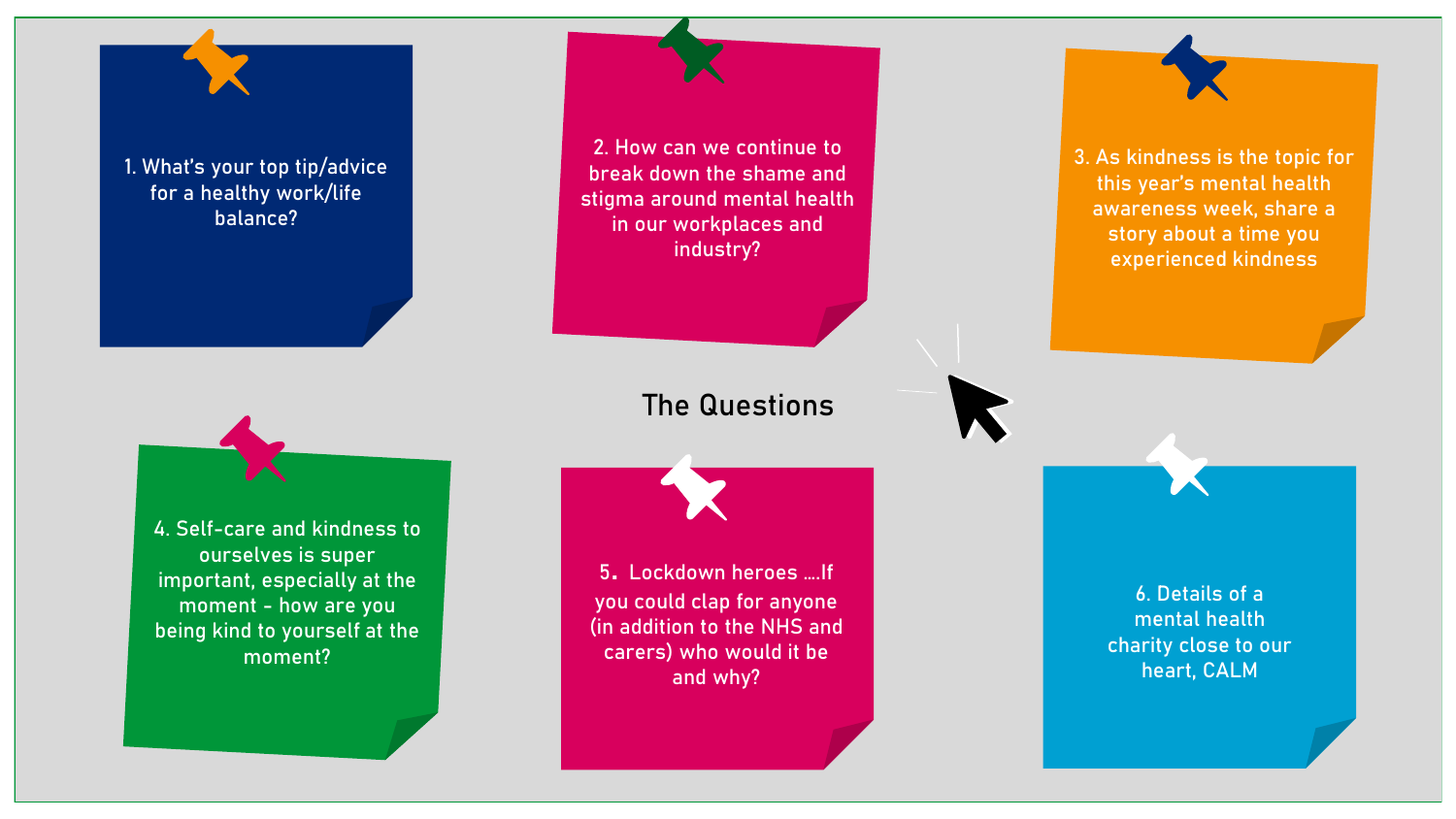What's your top tip/advice for a healthy work/life balance?

<span id="page-2-0"></span>Don't take life too seriously. Times are tough and work is hectic, but do try and find time to have a laugh, get outside and do lots of exercise. For those with a family, remember to use this unique time to spend lots of quality time with them all. This opportunity is unlikely to come again! Working for the RHS I also have to say that the power of plants and gardening to improve our mental health is abundantly clear and one benefit of this crisis is that more and more people are understanding this and starting to grow. Long may it continue! Ian - The RHS

> Make sure you have personal time – every day! Whether this be relaxing with your family, seeing friends in a social setting or going to the gym by yourself. Having the time to decompress from the work day and knowing when to switch off is vital. Lorna - DTW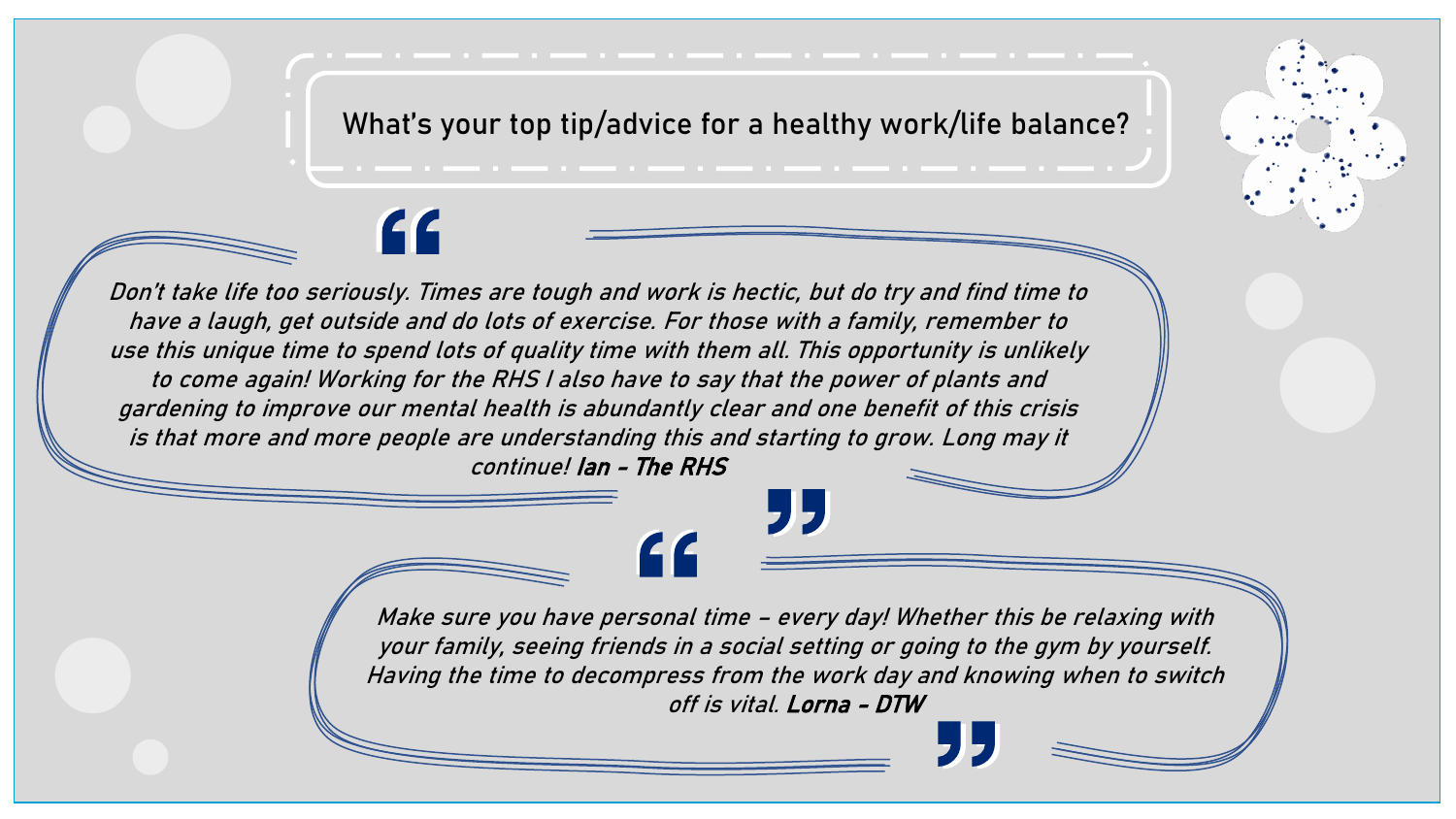

It's important to have a clear distinction between work and personal time, especially now when being at home in the same environment makes that more challenging. I find scheduling breaks away from the screen helps and then that helps me to have a clear focus in the moments that I am working. But this is not always easy to maintain, so my top tip is to not be too hard on yourself if you have days where you are less disciplined. Take a breath, recalibrate and get back on track. Emily - Finecast



It's one that everyone says but I have found instilling more of a routine than I usually would (and sticking to it) has helped me manage the balance between working from home permanently and then being in the same space for my downtime too. Creating space between these 'modes of being' by heading out for a good long walk once finished helps to feel like I have 'left' work. I also use a standing work space at the side of my living room that doesn't need to be fully packed away at the end of the day (like if I used the dining table as a desk permanently for example), but doesn't impact my space or act as a visual reminder/draw out of work hours.

Max - Finecast

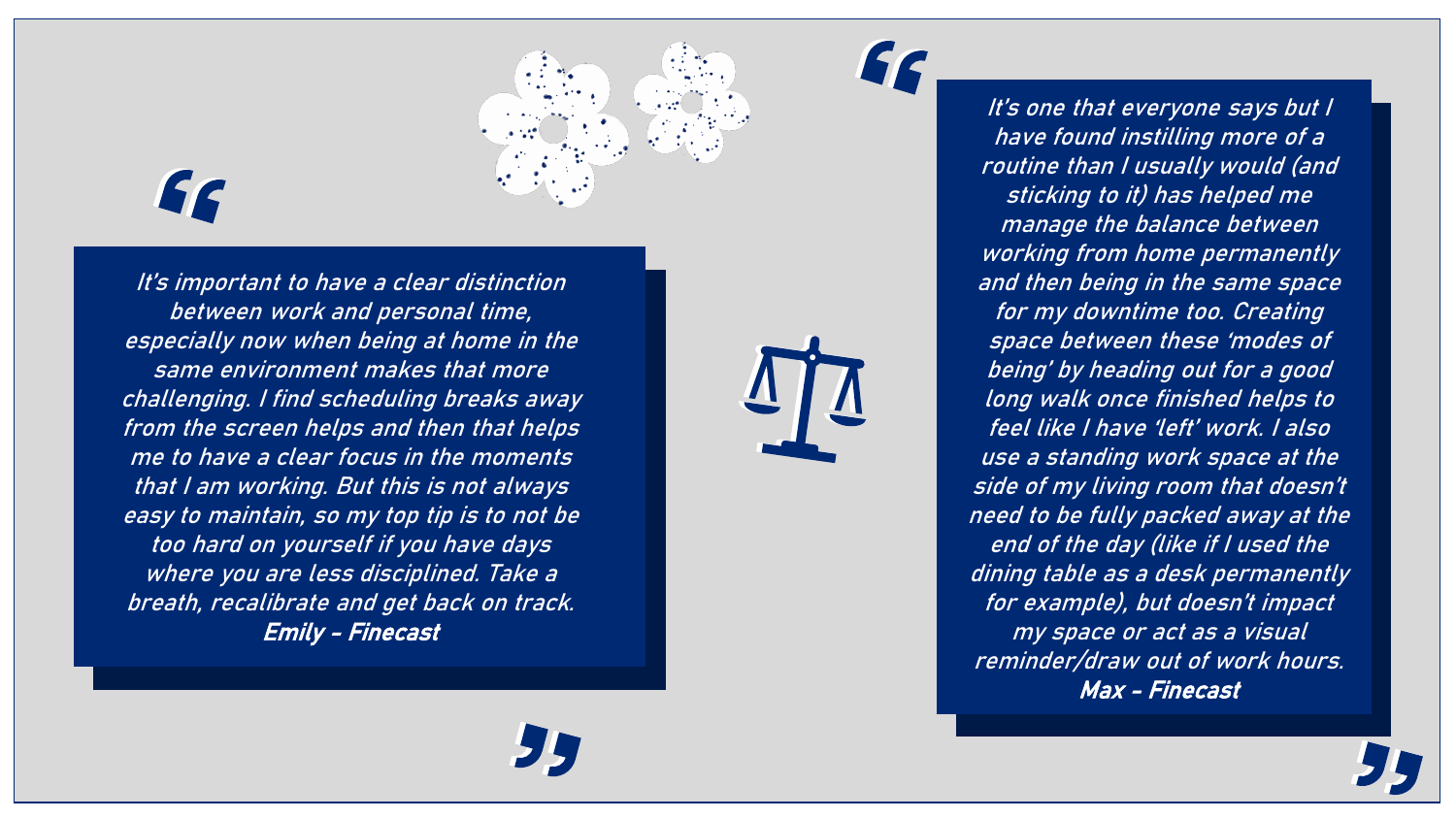I always take time to get away from my desk / computer for an hour at lunchtime. It's so important to remember to keep things in perspective. A good job is a very good thing, but so is being physically and mentally healthy. I always get outside of my workspace, even if for a short walk, or a nice coffee in a quiet cafe (prelockdown - now a nice coffee in the garden!) that does it for me. I allow my mind to wander and think of whatever I like. Read a book, call a friend, or go on Twitter. Or simply day dream. So in that hour I feel that I have reset my mind, and it makes me feel refreshed and ready to get going again in the afternoon.

I'm into my fitness and think it's so important for my mental health, so I try to stay active as much as possible, whether that's playing netball or going to the gym. So at the moment, during lockdown, although I get up around the same time, as if I was commuting, I use this time to do some yoga. This means that I'm keeping my routine but doing a bit of exercise before starting work around the same time. I also block out my lunchtime every day to go for a walk in a big woodland area near my house and this allows me to try and get my 10k steps every day. If you can, I think it's also important to try and turn off your computer and stop replying to emails after a certain time so you can separate "home life" from "work life".

Catherine – The Institute of Cancer Research

Moira - Carat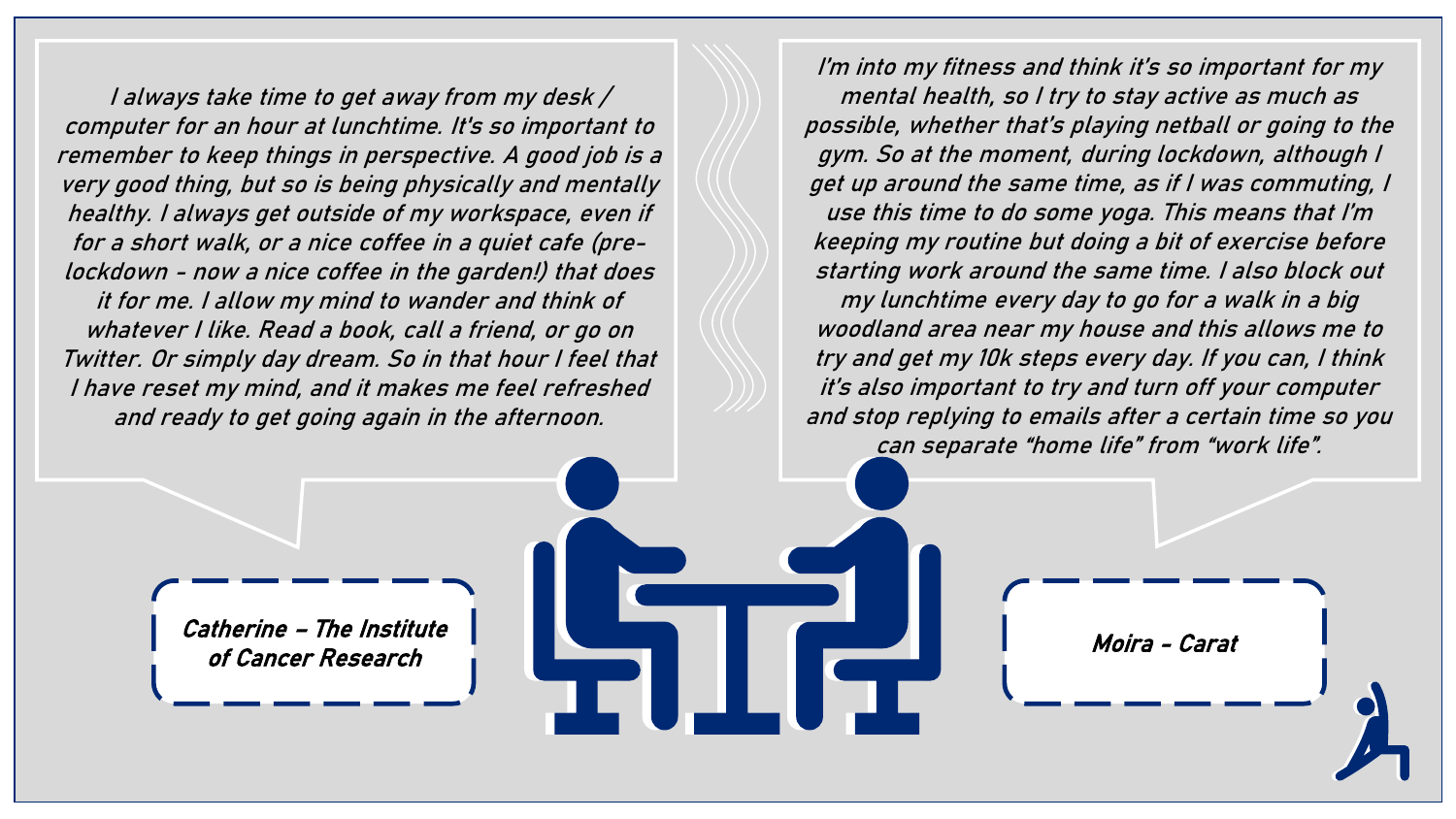

Easier said than done but, perspective: Often I find myself so wrapped up in the moment with something at work it's like life or death, if I can try to step away (or if someone can drag me away!) for just for a moment, with the aim of getting some perspective on whatever it is I'm working on or whatever it is that's stressing me out that day/week/month it helps to try and see that thing as part of something bigger, either in the context of work or home life. That perspective helps me reprioritise if I need to. Jane – Slimming World

Working from home, which many of us are at the moment, can be a real challenge. Not everyone has a designated office space and many are juggling childcare with work. Where possible, set clear times throughout the day to work and try to make this consistent. Try to make sure you're in an environment where you won't be distracted (or you're less likely to be distracted) and where you can focus. The more focused you are, the more productive you will be. Just as importantly, when you're not working – whether you're spending time with the kids, your partner or just having an hour to yourself to watch a movie or do a gym session – try to switch off from work. My kids are far happier having one hour of quality time with me than three hours of me juggling what they want me to do whilst also working. Happier kids = happier and healthier me. Hayley - DTW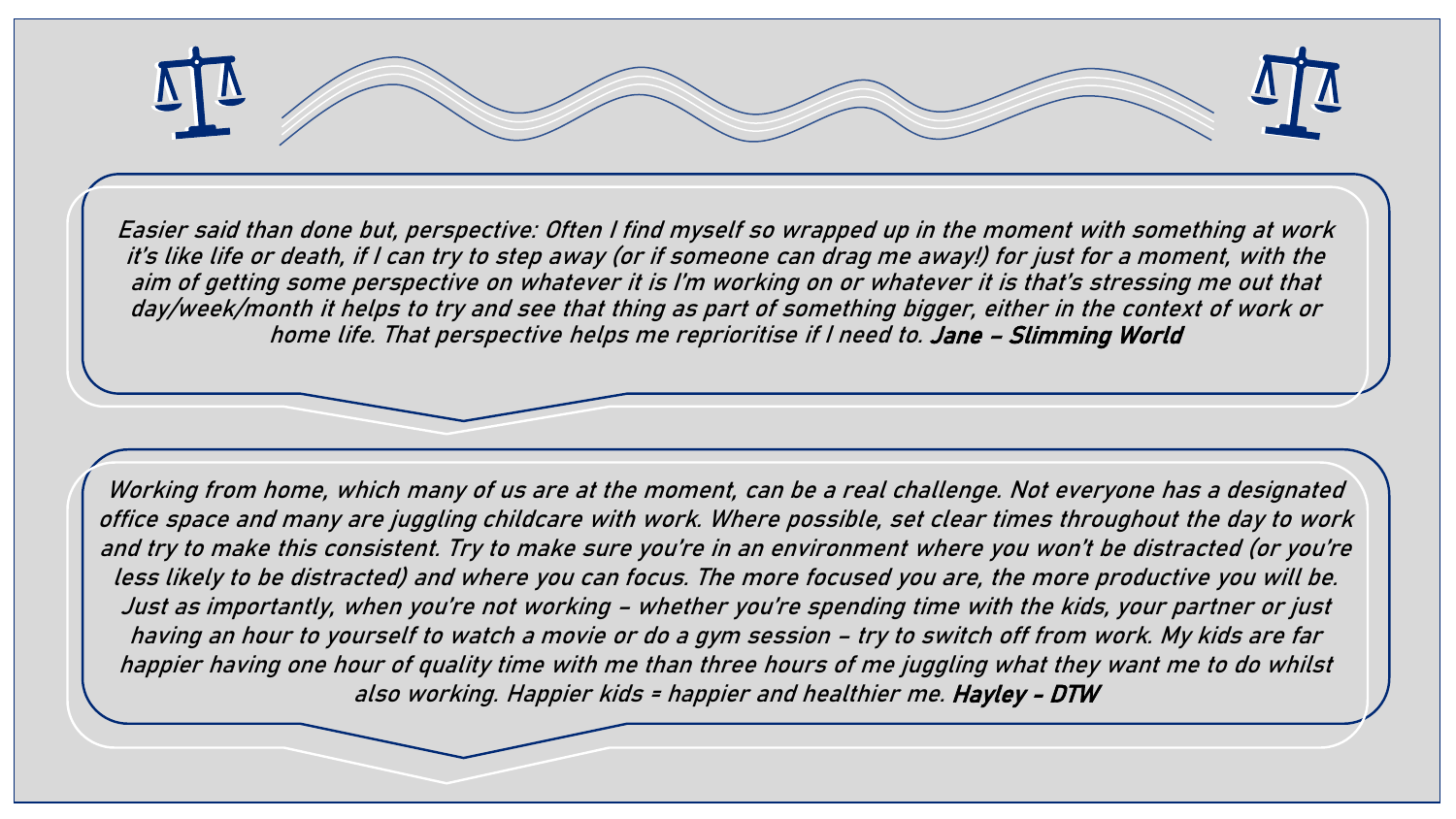<span id="page-6-0"></span>



How can we continue to break down shame/stigma around mental health in our workplaces and industry?

I think it is really important to break down the stigma of mental health by openly talking about it in team meetings and in the wider office environment. It does not need to be kept behind closed doors, but rather embraced as a real concern. As business leaders, it is important that we are the catalyst in driving change across our team members in how we think and talk about mental health in the workplace.



Switching the working week up by setting fun quizzes and challenges also helps break any monotony at home





In this current Covid-19 world, mental health is even more important. Simple steps like checking in on team members daily and asking how they are, how they are adjusting and do they need any support, is paramount.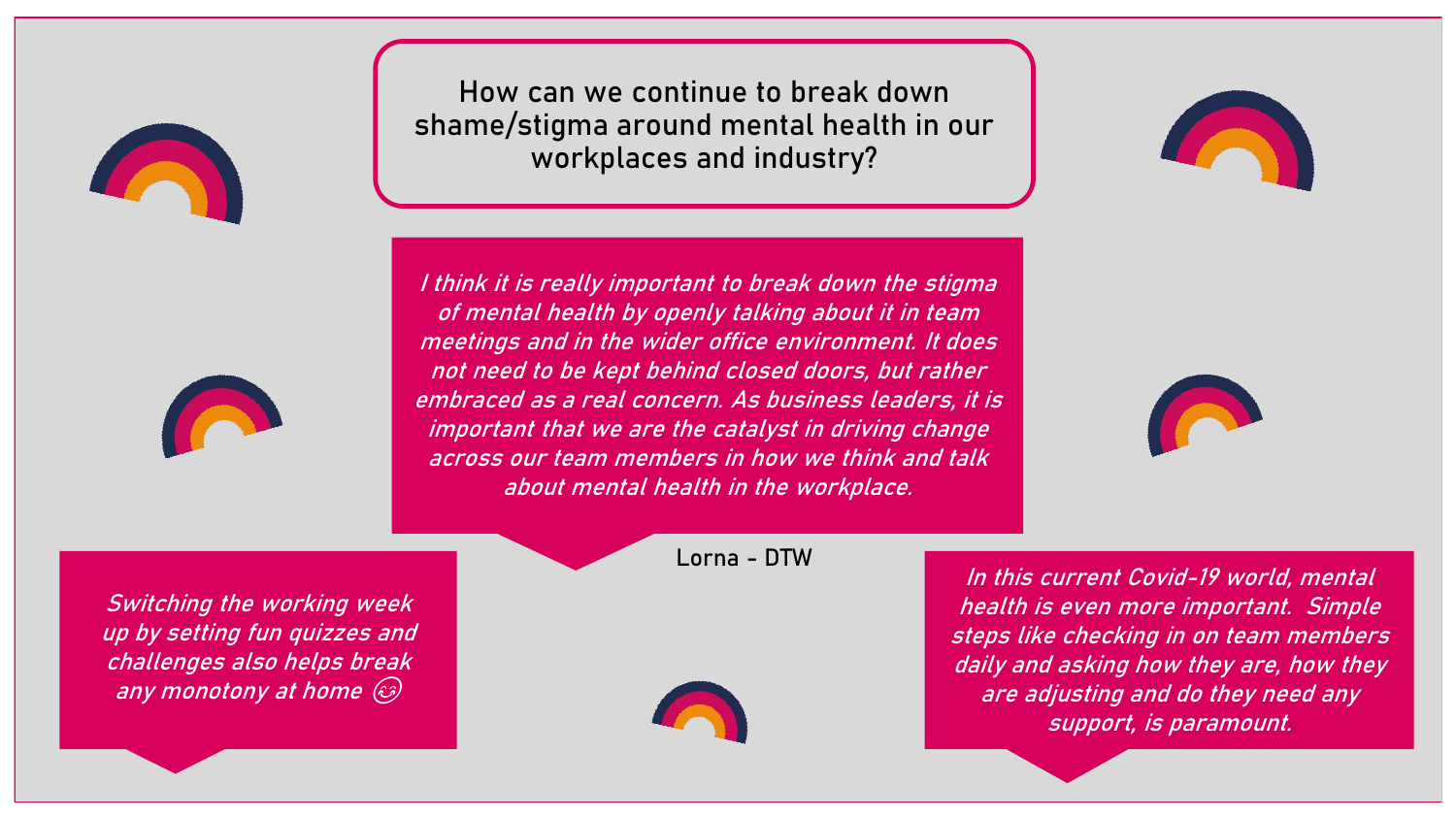Simply put, we need to talk about it more. In the same way that we talk about our physical health, mental health discussions need to become the norm if we are to break the stigma around it. 1 in 4 people in the UK will experience a mental health problem each year. These are huge numbers and companies need to be equipped to support their staff and colleagues. Leaders of organisations should seek out training and initiatives to put support frameworks in place for people who want to have someone to talk to who isn't their line manager or colleague. We have trained up a number of people across the company as Mental Health Allies who are made visible to everyone. Emily - Finecast



https://www.time-to[change.org.uk/get-involved/get](https://www.time-to-change.org.uk/get-involved/get-your-workplace-involved/employer-pledge)your-workplaceinvolved/employer-pledge

The RHS has signed up to time-to-change. The training workshops and content that have been circulated internally as a result of that move I think have been really beneficial and have started to open up conversations; especially between managers and their reports. I would recommend this to any other businesses out there. Ian - The RHS 95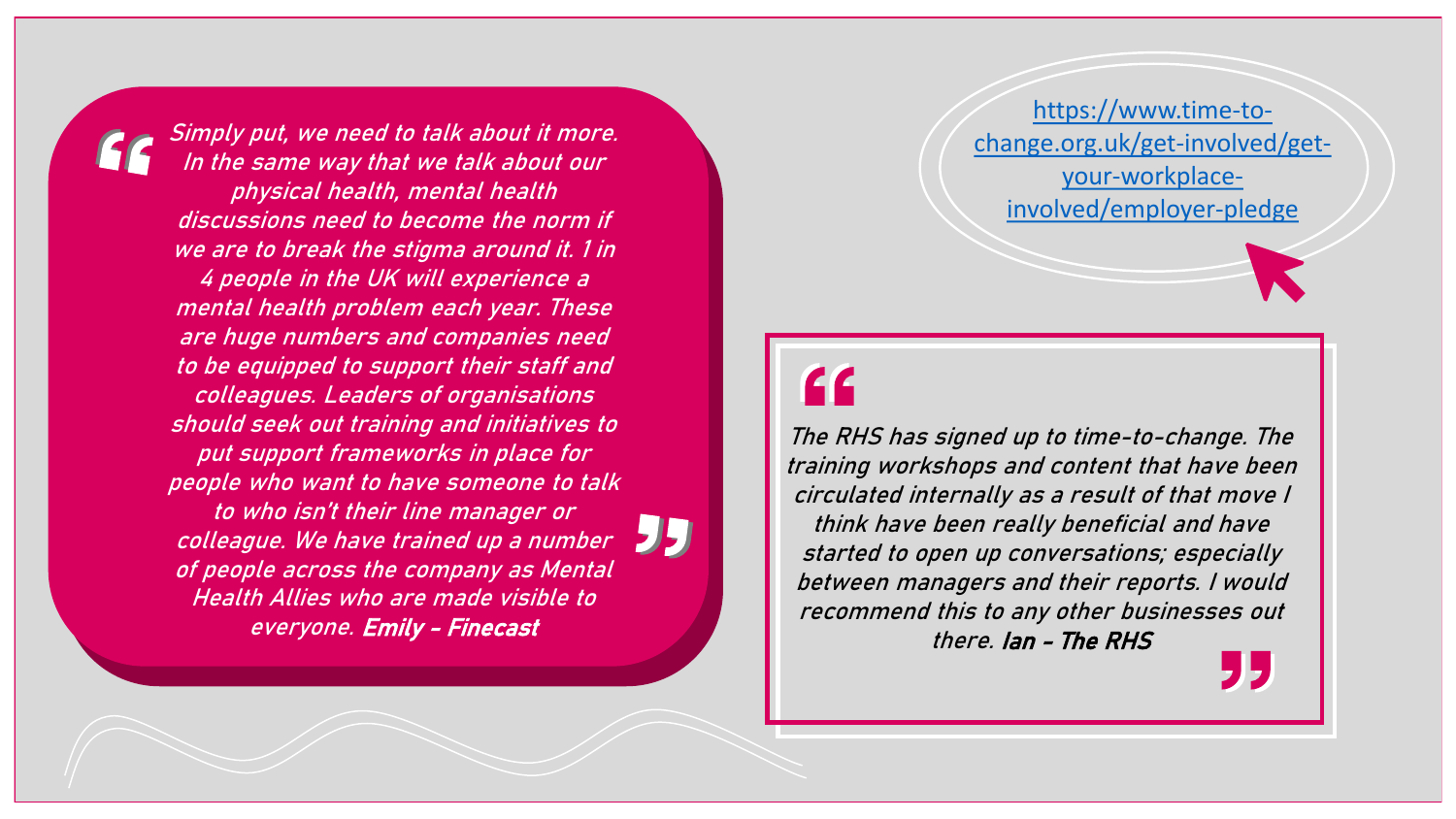$\bigoplus$ 

 $\prod$ 

Talk, talk, talk. And be a really good listener. And try not to let fear get in the way. I feel that we're very lucky at the ICR to have Wellbeing advisors who will listen, and provide support and advice if you need it. Our advisors are all volunteers, and are giving their time generously on a wide range of wellbeing topics. They are not only a safe haven, but get very creative in their own ways to reach out to everyone at the ICR. Whether through lunch time craft sessions, mindfulness,garden trails, tea and talk....to make us aware of our mental health in ways that work for everyone. Catherine - The ICR

I think the most powerful way we can do this is by sharing ourselves and how we feel without the editing we are predisposed to apply by 'being polite/professional' and 'not wanting to burden others'. In being vulnerable and enrolling others in our own journey, it is often the case that others feel empowered by this and identify similarities in what you've shared that they recognise in their own life/experience. By creating an environment of feeling ok about not feeling ok, everyone feels more 'normal' about their 'abnormal' feelings or experiences. It's not easy but the more senior colleagues are able to be vulnerable in the right way with their teams and junior colleagues the more it breeds that safe place to share and develop empathy for each other.

FC

Max - Finecast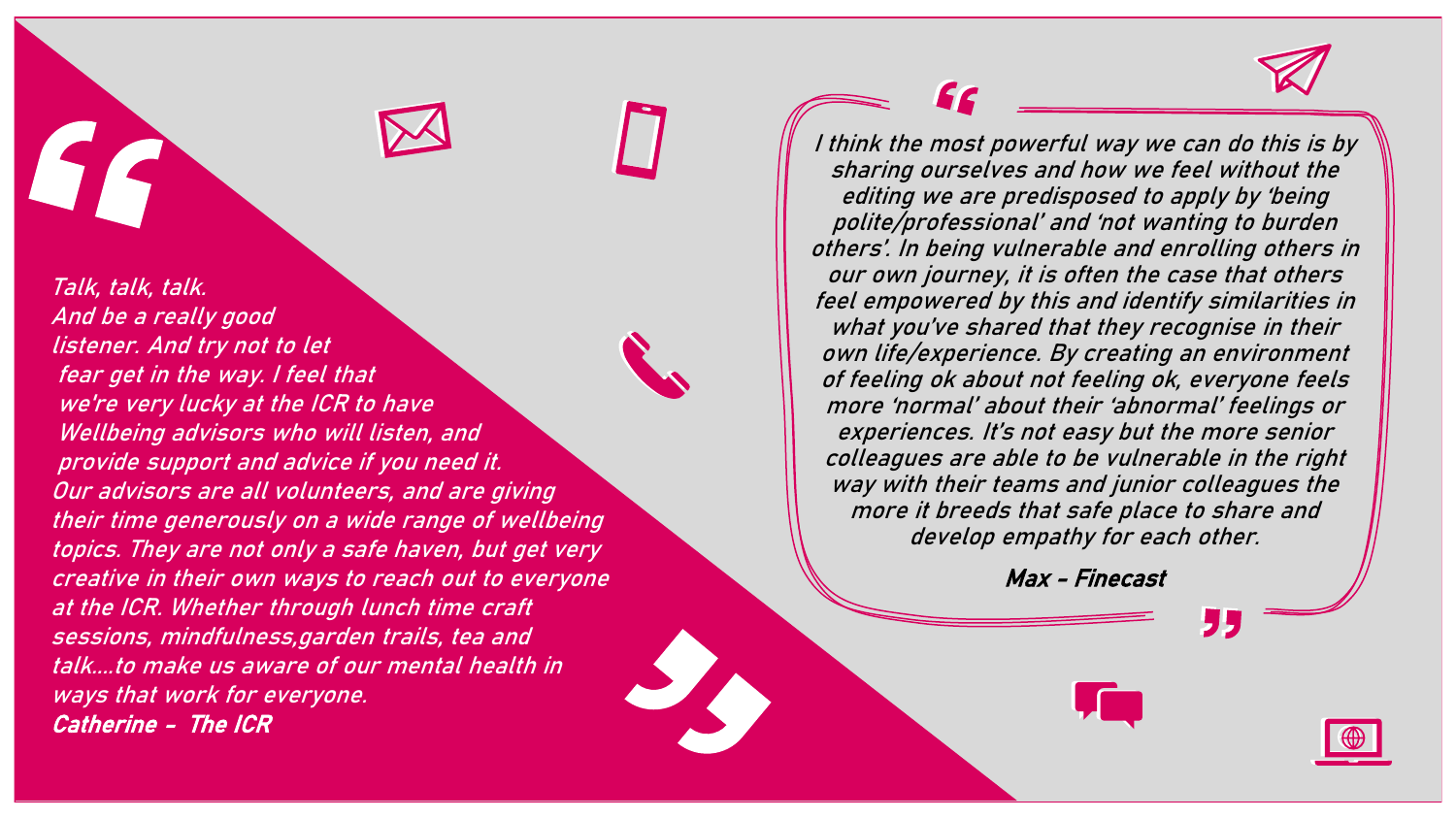Ensure that we keep having conversations about mental health and maintain a dialogue with those who might be suffering. If people are happy and comfortable to share their experiences, this might allow others to do the same and could potentially help people seek help, if they were not sure how to do so before. I also think it's really encouraging that companies have external, anonymous support, so employees can call and ask for help, for free. Moira - Carat



It's really important to talk openly about mental health and wellbeing. By opening up those conversations we're showing others that it's good to talk and it's ok to not be ok – hopefully making it a little easier for people to open up about any anxieties they have. Hayley - DTW

Not an expert on this one I'm afraid, but I suppose talking about mental health more, making sure there's no shame or embarrassment around it by creating a workplace environment that feels safe for people to be themselves, completely, and ask for help if they feel they need it. Jane – Slimming World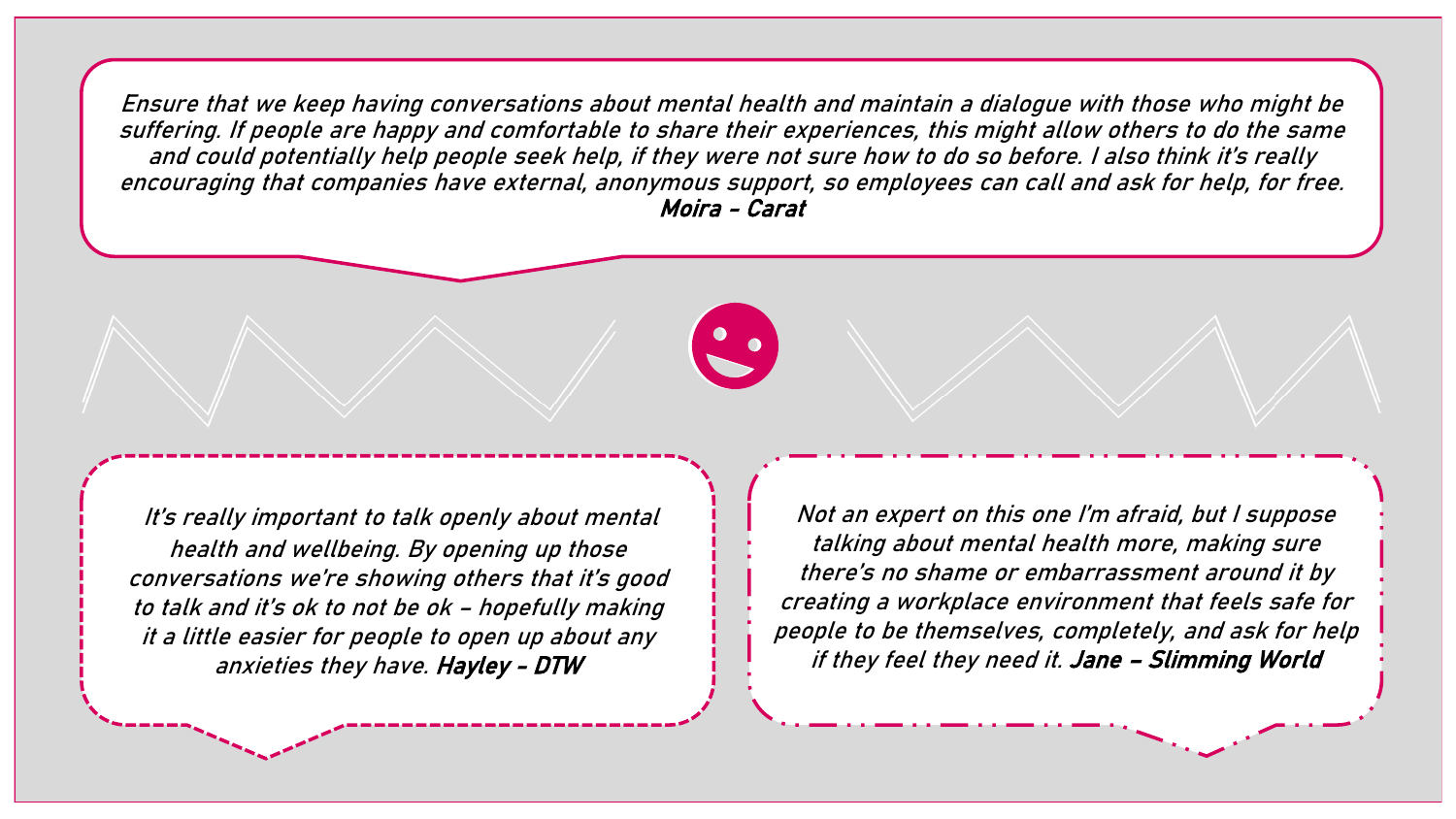<span id="page-10-0"></span>As kindness is the topic for this year's Mental Health awareness week, share a story about a time you experienced kindness…

I've certainly been trying to ask people how they are more, strangers on my daily walks, local shops and business owners, neighbours and it's overwhelming how positive the response you get back from people and how energised you feel from those conversations and how those small acts of kindness can make an impact on their day and yours. Emily - Finecast

It's times like these you realise a little kindness goes such a long way. I've seen so many lovely acts of kindness over the last few weeks and been fortunate enough to be on the receiving end of some from friends sending cards, gifts and messages to neighbours nipping to the shops for us, it's been a welcomed and much needed bright side to all this. Jane – Slimming World

Coincidentally whilst writing this, my elderly neighbour has just brought around some lovely Flapjacks to thank me for picking up her prescription. These little acts of kindness have been really evident recently and have had a major positive impact on community spirit in my neighbourhood. Ian – The RHS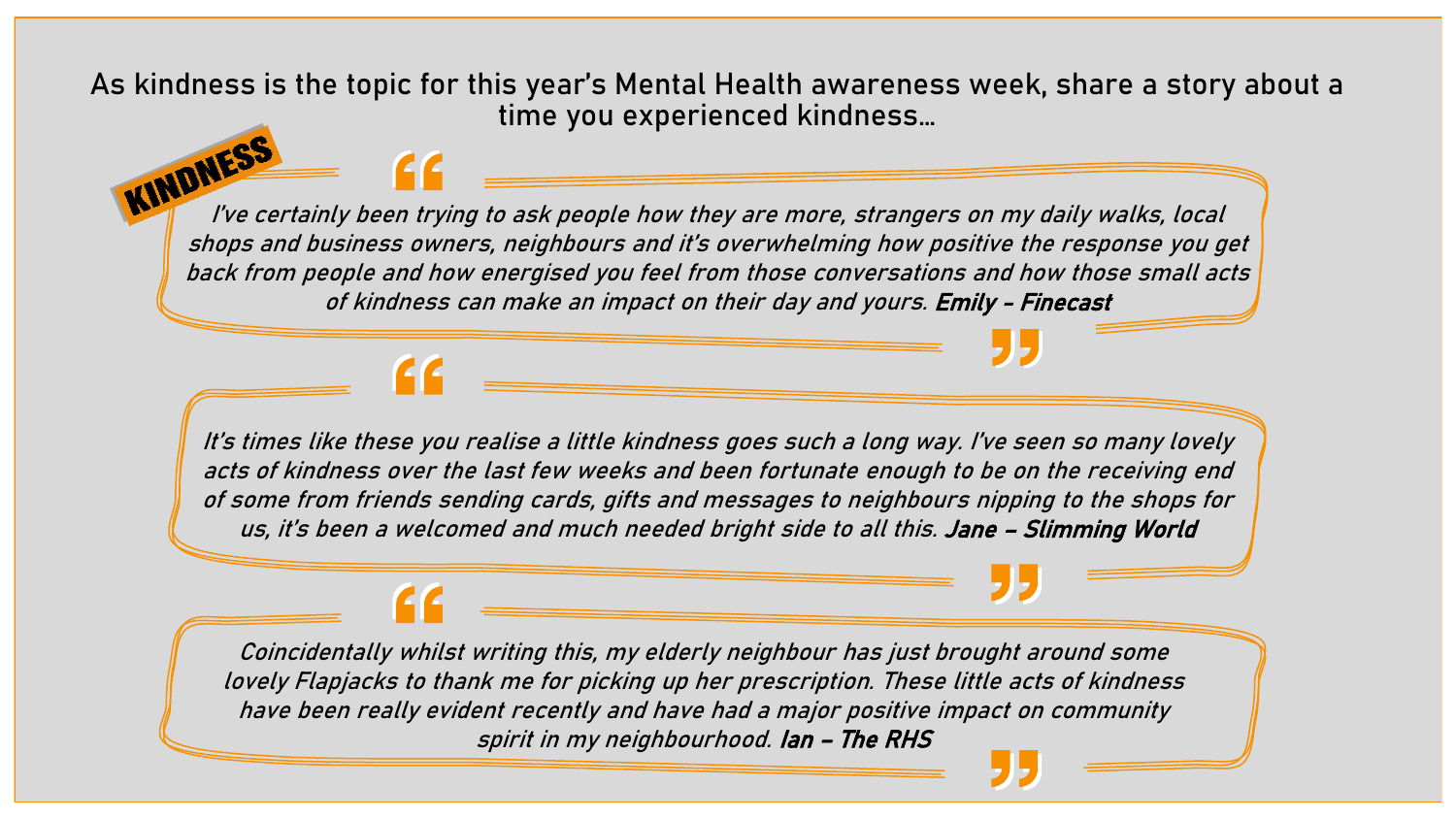Someone very close to me has been battling with his mental health for the last few years. At a time when he was really low, the Samaritans were there for him. To give back over the last few years he's volunteered at a local hospice. Last year his sister was on end of life and spent a few months at that hospice during which time he really got to see just how important that hospice is to many people. His kindness in volunteering came back to him to make the last few months of his sister's life as comfortable as possible where she was able to be surrounded by those who loved and cared for her. Hayley - DTW

## KINDNESS KINDNESS KINDNESS KINDNESS KINDNESS

My neighbours (whom I get on with well anyway) have always passed me amazing gifts of central Asian food over the fence when they 'make too much' but they have really upped the frequency recently and also offered to get my shopping knowing I do not have a car and as they were going to a large supermarket anyway. Their kindness is something I always feel so grateful for as it comes completely out of the blue and often at times where it makes all the difference! Max - Finecast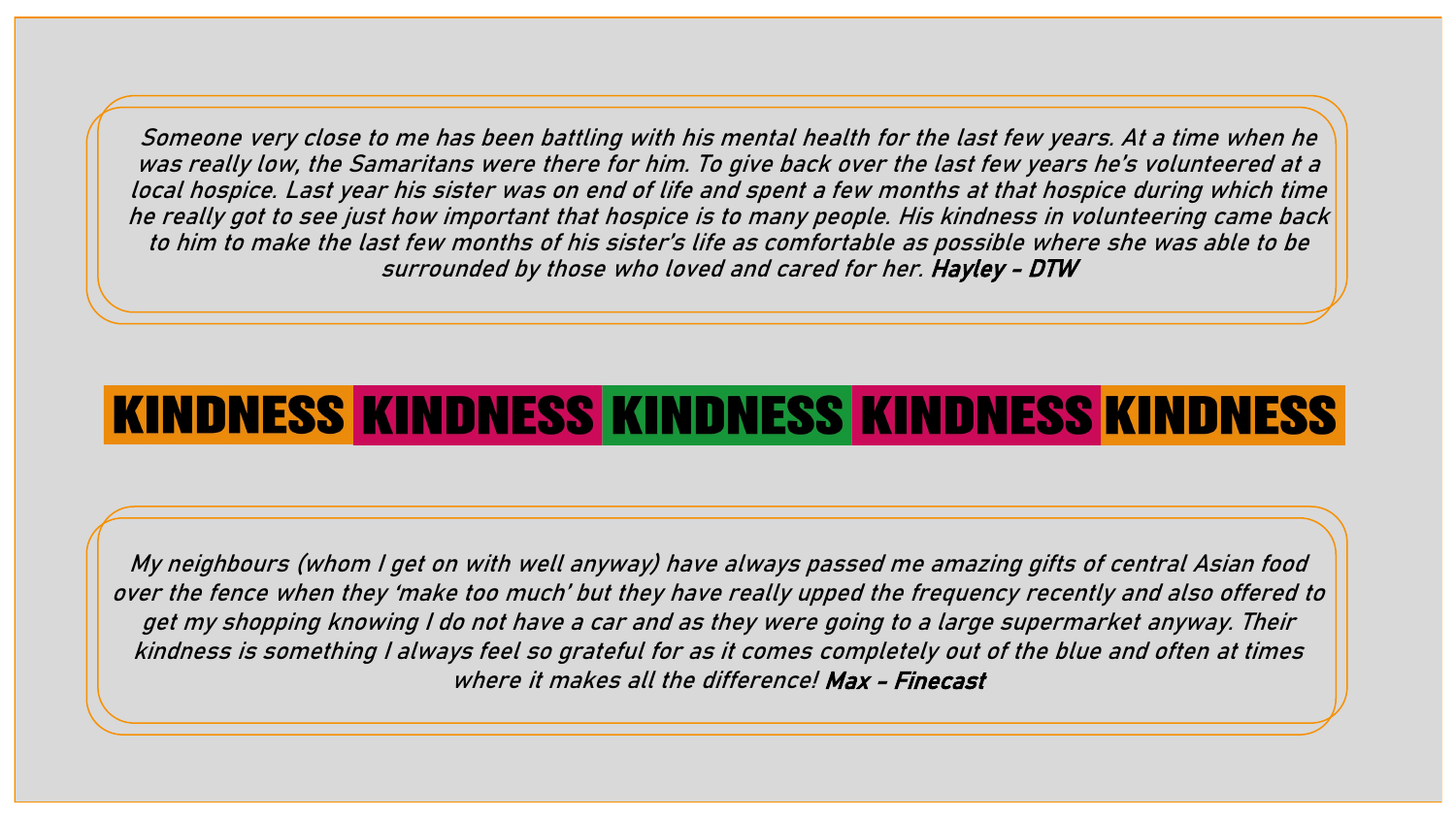I can't think of any one big thing, but it's often in everyday things. I'm not very materialistic, so unexpected gifts are not my thing. Just simple little things in the home, like someone doing things for me without being asked. Whether that's doing the washing up, or putting the rubbish out, or saying I'll sort dinner out tonight, you've had a busy day, you don't have to think about that .... it makes me feel, oh now I can put my feet up for a moment and relax. Catherine – The ICR

My sister is extremely thoughtful and kind and if I'm having a tough time, she will often surprise me by sending small gifts or cards to cheer me up. Since lockdown began, she has messaged me every morning to ask how I am (unless I get there first!). For me, kindness is just about being there for someone and looking out for people. This doesn't necessarily stop at friends and family but can be applied to strangers too. Moira - Carat

I often think those little acts of kindness, rather than bigger gestures, mean so much more. Simple things like some-one making your tea, doing the ironing for you or making you breakfast in bed  $\odot$  Lorna - DTW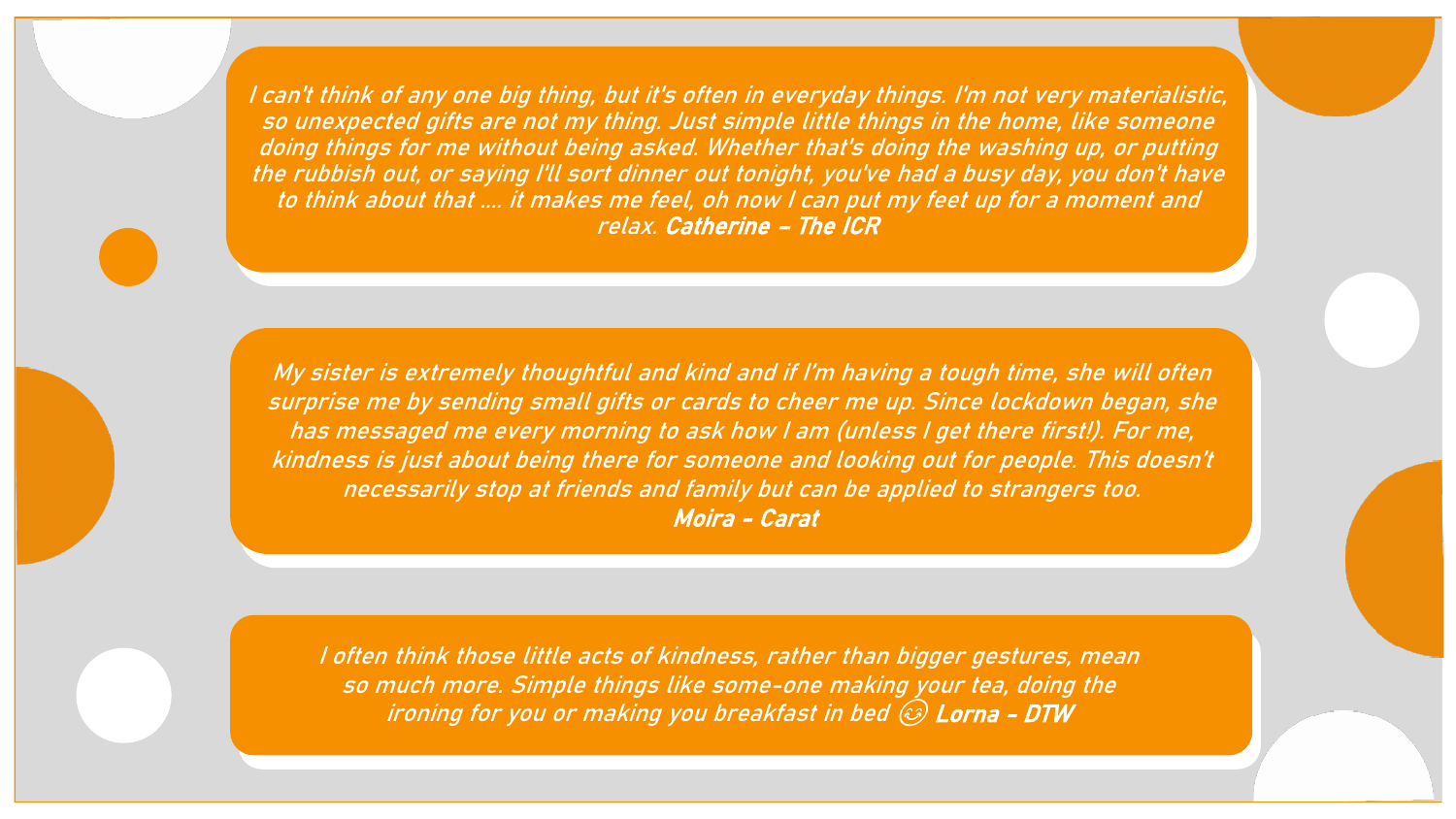<span id="page-13-0"></span>Self-care and kindness to ourselves is super important, especially at the moment - how are you being kind to yourself at the moment?

I am ensuring that I do not place additional pressure on myself to be at 100% productive around the house, particularly at weekends. The rest I often deny myself with a busy social schedule in more normal times often eats this up entirely so being able to not worry about 'having to do something' all the time is great.

Max - Finecast

Referring back to the routine, I also ensure I walk at least 10k steps a day (easier with a dog  $\circledS$ ) and continue to bathe and groom as I usually would (although I do have a mighty lockdown beard in progress!) which is very important for self-worth and fighting off despondency. I am also trying to build meditation into my week and think this is a key area of improvement for me – must ensure it doesn't get gazumped by other task based admin.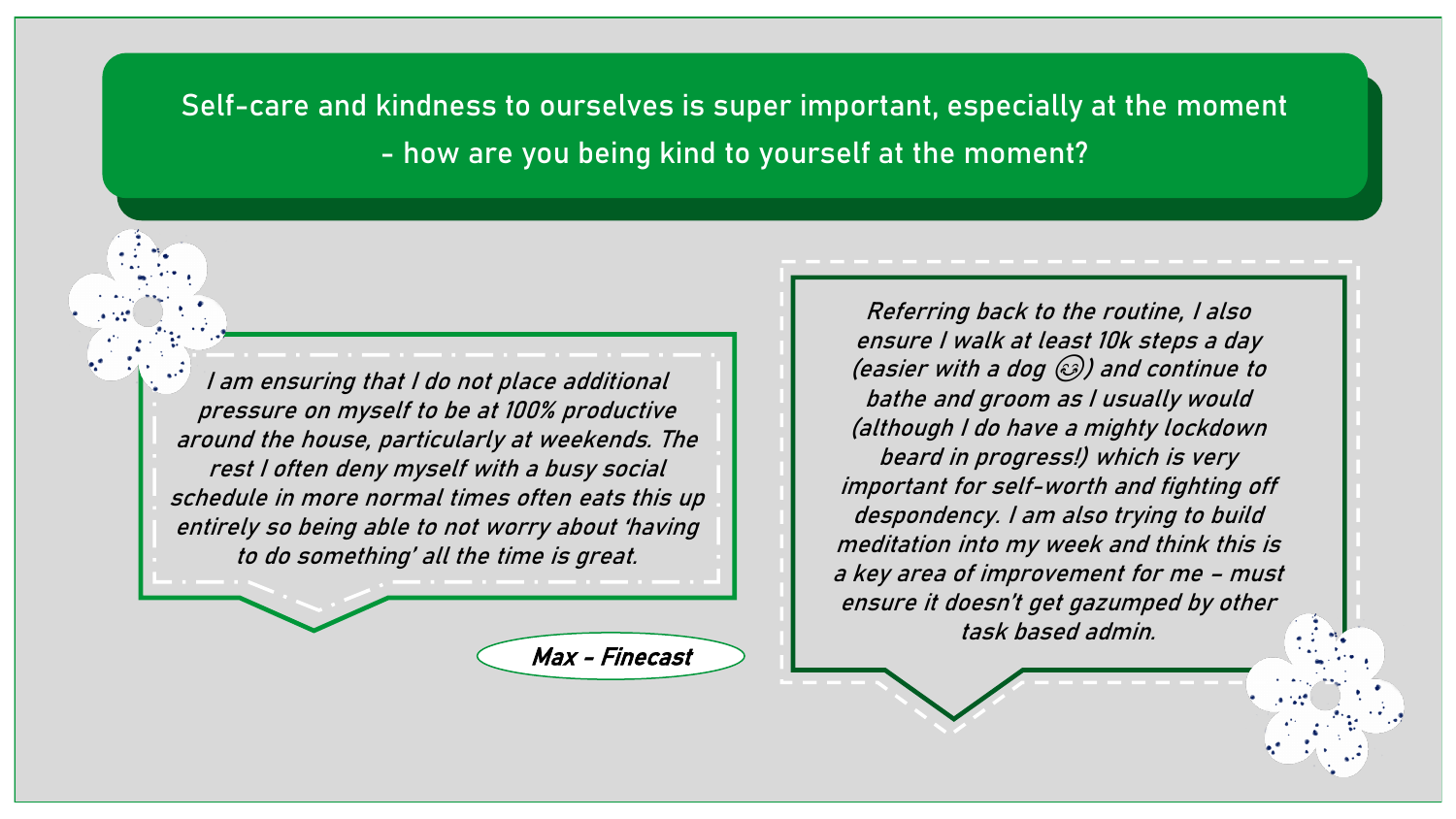I used to use my commuting time to listen to podcasts, read a book, or generally take some time out for myself. Since lockdown, I'm not having this 'me' time which I really miss so I've been creating those moments by walking my dog and taking my headphones or having a bath in the evening and lighting a candle so I have some time to sit back and reflect on my day and what I am grateful for. It's so easy to feel like you're not accomplishing much when you are physically in the same environment and same routine, so it's important to recognise your accomplishments, however small they might be, and celebrate those. Emily - Finecast

Selfcare and self-compassion are all about practice (so I've read), it's like exercising a muscle (a part of the brain), the more you do it, the stronger it becomes and the easier it is to do. I know from experience that this is so much easier said than done and I definitely haven't cracked it myself, but I think mindfulness (in whatever guise works for you) is a good starting point. It doesn't have to be anything fancy or out of the ordinary – apps like Calm make it really easy to do wherever and whenever works for you. I've definitely found that the more I force myself to do it, using reminders and so on, the more natural it has become (at least to remember to do it, not sure I'm at the naturally compassionate bit yet!) Jane – Slimming World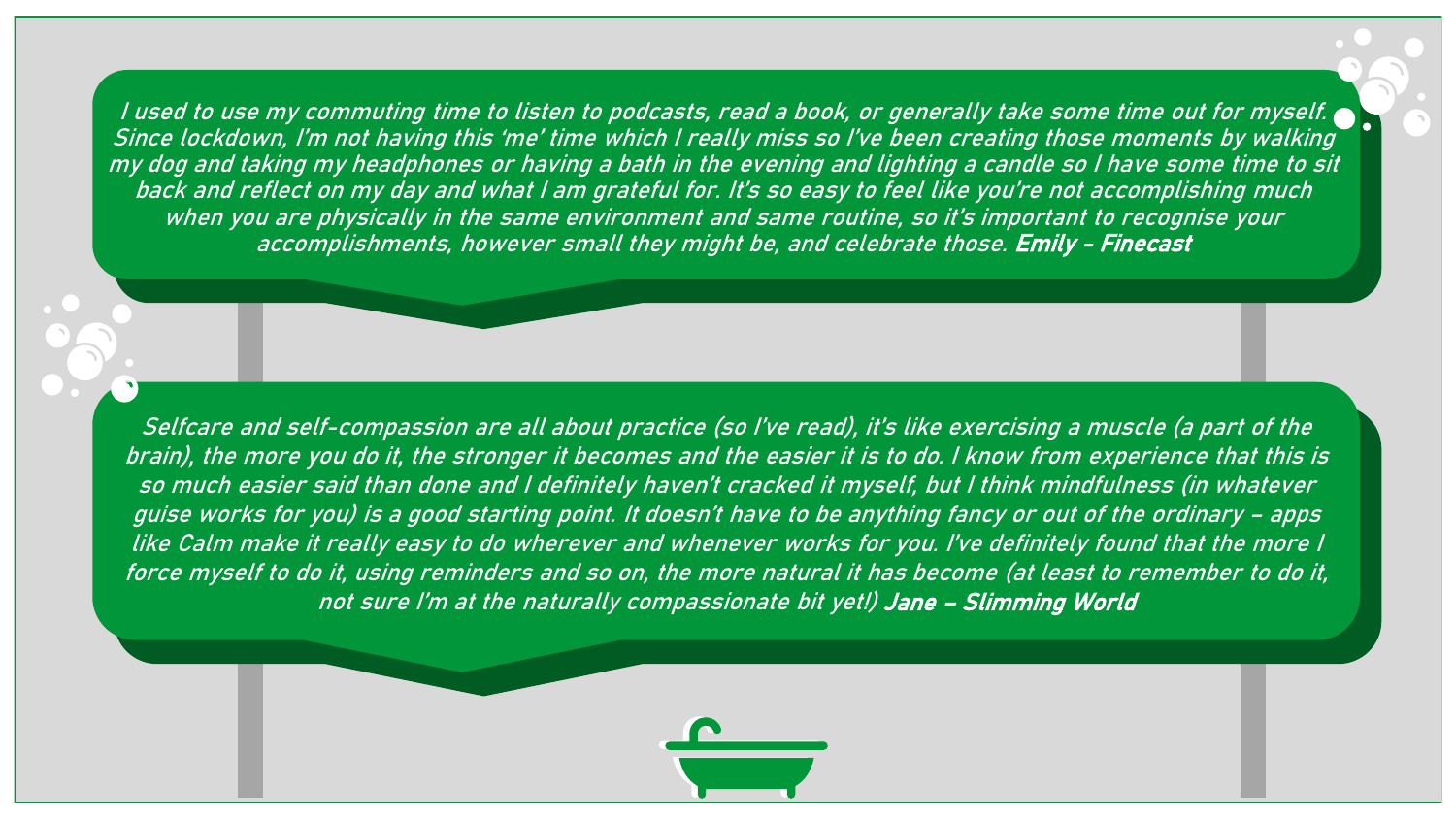Drinking occasional G&Ts and ensuring the gin used is as high a quality as I can afford! Also making sure I spend as much time as possible in my garden, deadheading and watering my plants. It's working! My garden has never looked so good! Ian - The RHS

66

66

Since lockdown started, I have made it a new morning routine to go for a 5k run pre-work. This gives me the opportunity to not only get in some daily exercise, but allows me to have a clear head for the new work day ahead. Lorna - DTW

Alongside practising yoga on a daily basis (or trying to!), I've made time to read lots of books that had been sat gathering dust on my bookshelf for the last few months. During my "normal" life, I never seem to have the time so I'm really enjoying the slower pace where I can actually concentrate. I've also never been a person who listens to podcasts however I've found a couple that I really enjoy and so I tune into these on my daily walks. Moira - Carat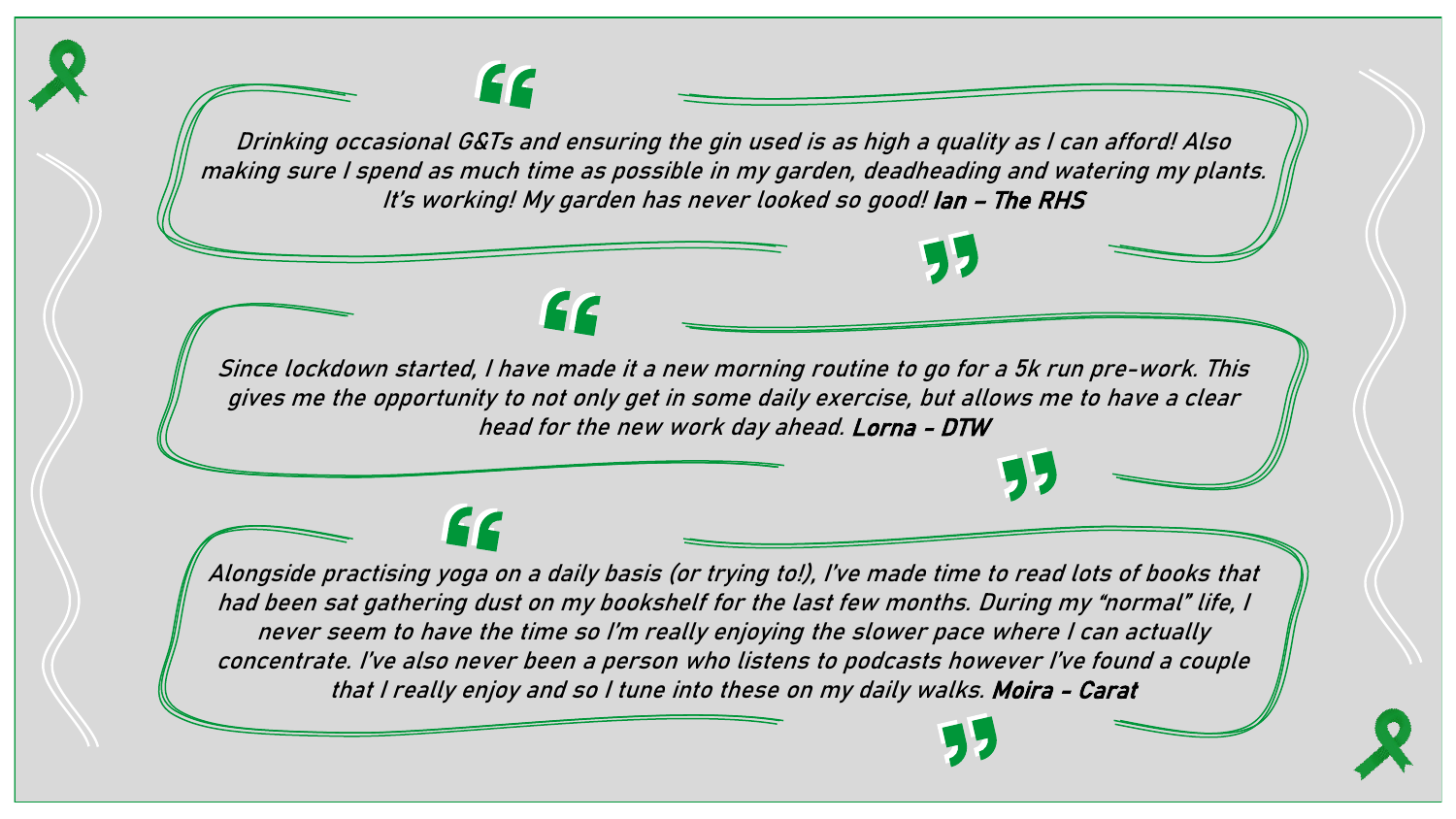Work is very busy so there's only a small amount of time each day I can spend with the kids. However, I'm a better mum when I'm healthy and happy. So even though I spend long days working, I often still have half an hour to 45 mins each night to do a home workout gym session. Although this comes out of time I could be spending with the kids, having this time gives me the break I need after a busy day at work and puts me in a better place mentally – I'm de-stressed and ready to switch roles and be mum. The kids then get a happier and healthier mum who can switch off a bit more and they get quality time with me. Hayley - DTW

I'm finding the isolation and lack of physical contact from family quite hard, as are many people right now. When you feel like this it can be quite hard to feel positive all the time. I'm lucky to be working, as I can work from home and having that routine is helping me. So for me, being kind to myself is trying to remember to be grateful. I try to think of at least three things to be grateful for, and I put that into my yoga practice as an intention too. To appreciate the little things. So today, I'm grateful for the love of my family who are around me (even if virtually), the birds that are still singing at the end of the garden, and still being able to enjoy good food. Catherine – The ICR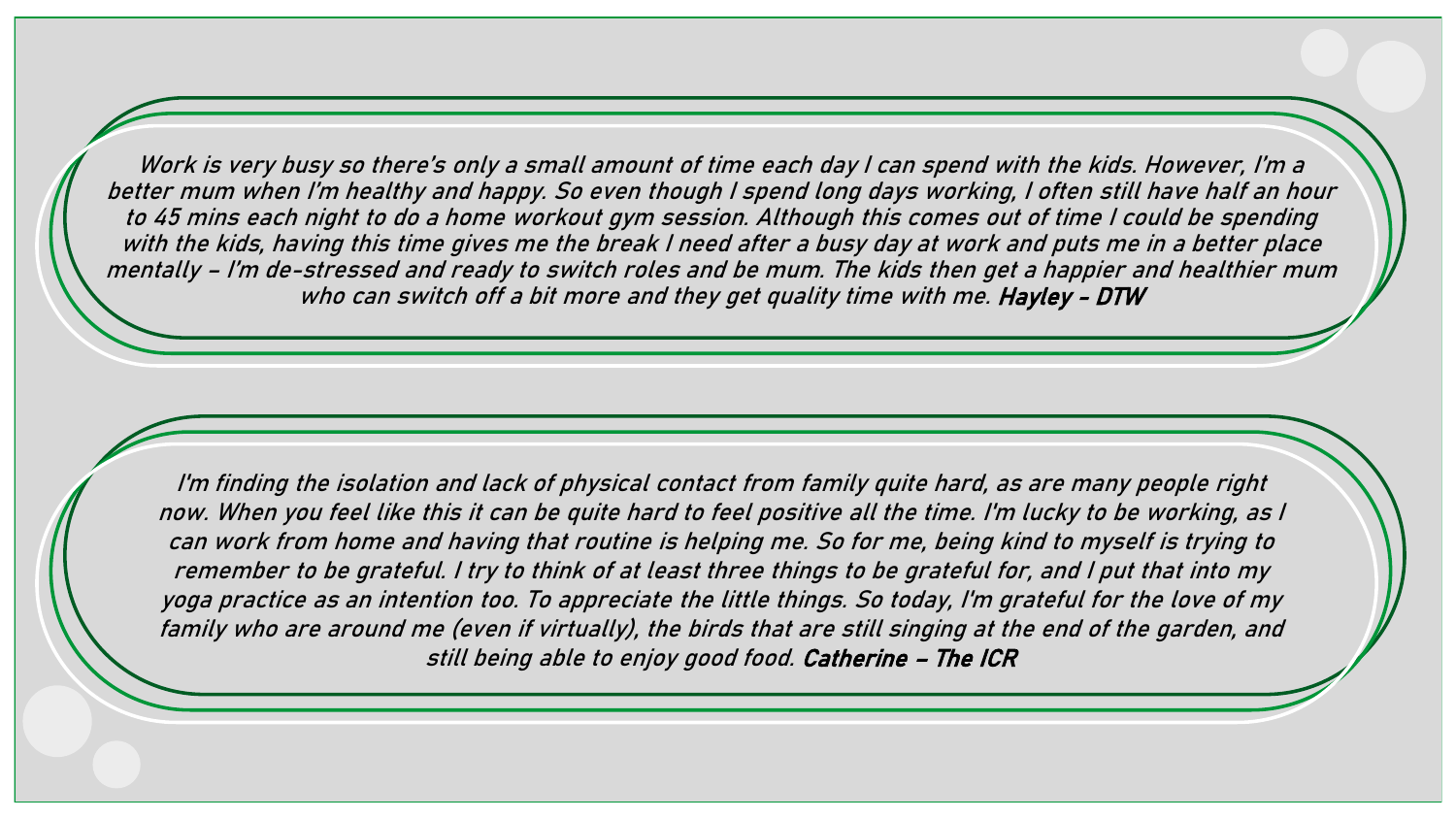<span id="page-17-0"></span>

Lockdown heroes ….If you could clap for anyone (in addition to the NHS and carers) who would it be and why?



I would clap for the children. I have a 13 yr old daughter and the impact of not seeing her friends and having the usual social discourse and engagement is such an impact on their lives. Seeing how my younger nieces and nephews, who have adjusted and accept that they cannot play with their friends and cousins is just admirable. The children are certainly mini-heroes in my eyes.

Lorna - DTW

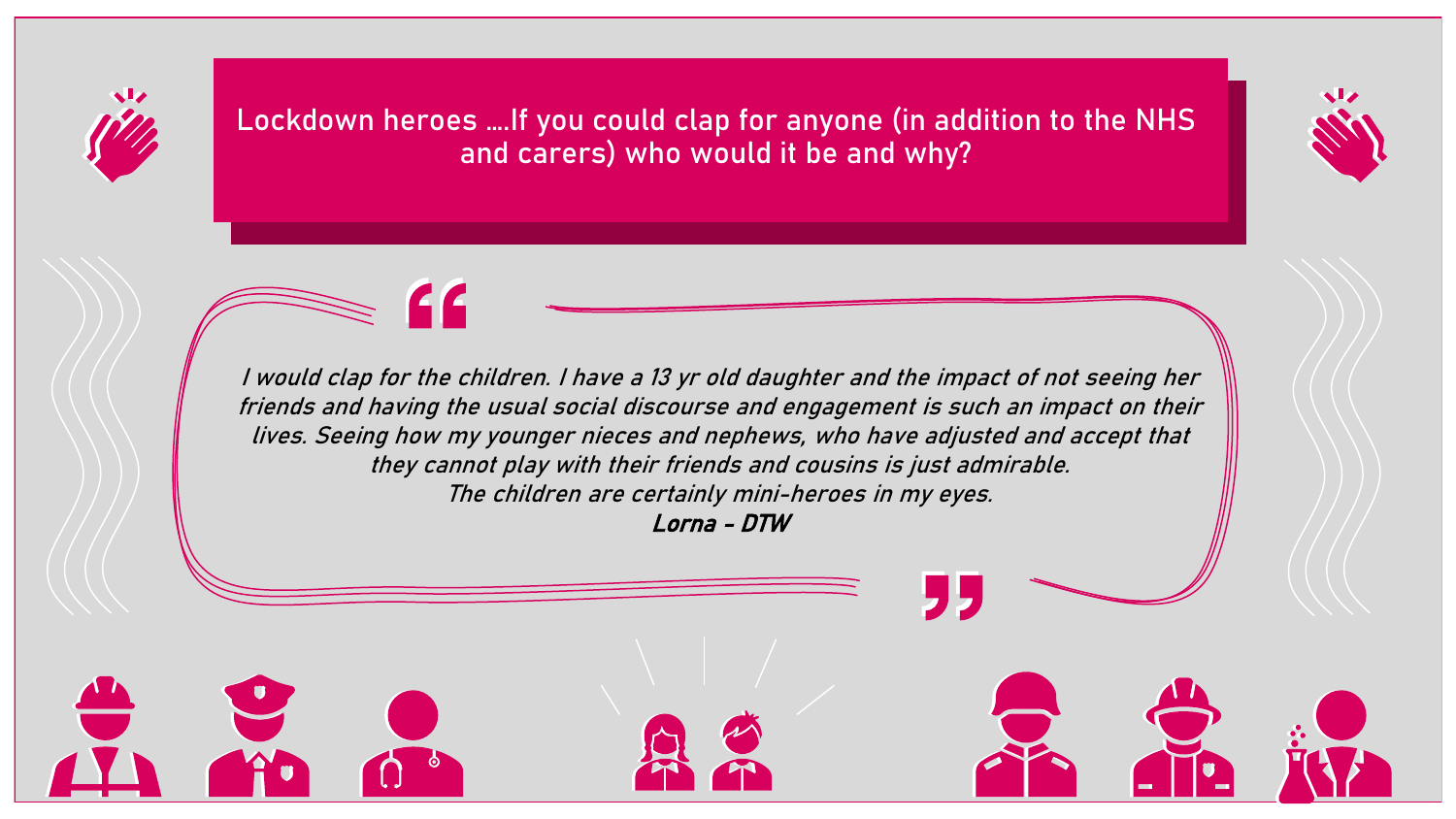I would clap for my grandmother who just celebrated her 93rd birthday in lockdown and even though I try to call her often to cheer her up, I think it's more her cheering me up each time! I would also give a huge round of applause to my dog, Roobarb, who provides much needed entertainment and hugs every day to bring a smile to everyone in our household's faces. Emily- Finecast

It would have to be the local and district councils who keep a lot of things running behind the scenes. They are responsible for bin collection amongst many other day-today activates that I think a lot of people take for granted. We would definitely notice it if they were not there! Moira – Carat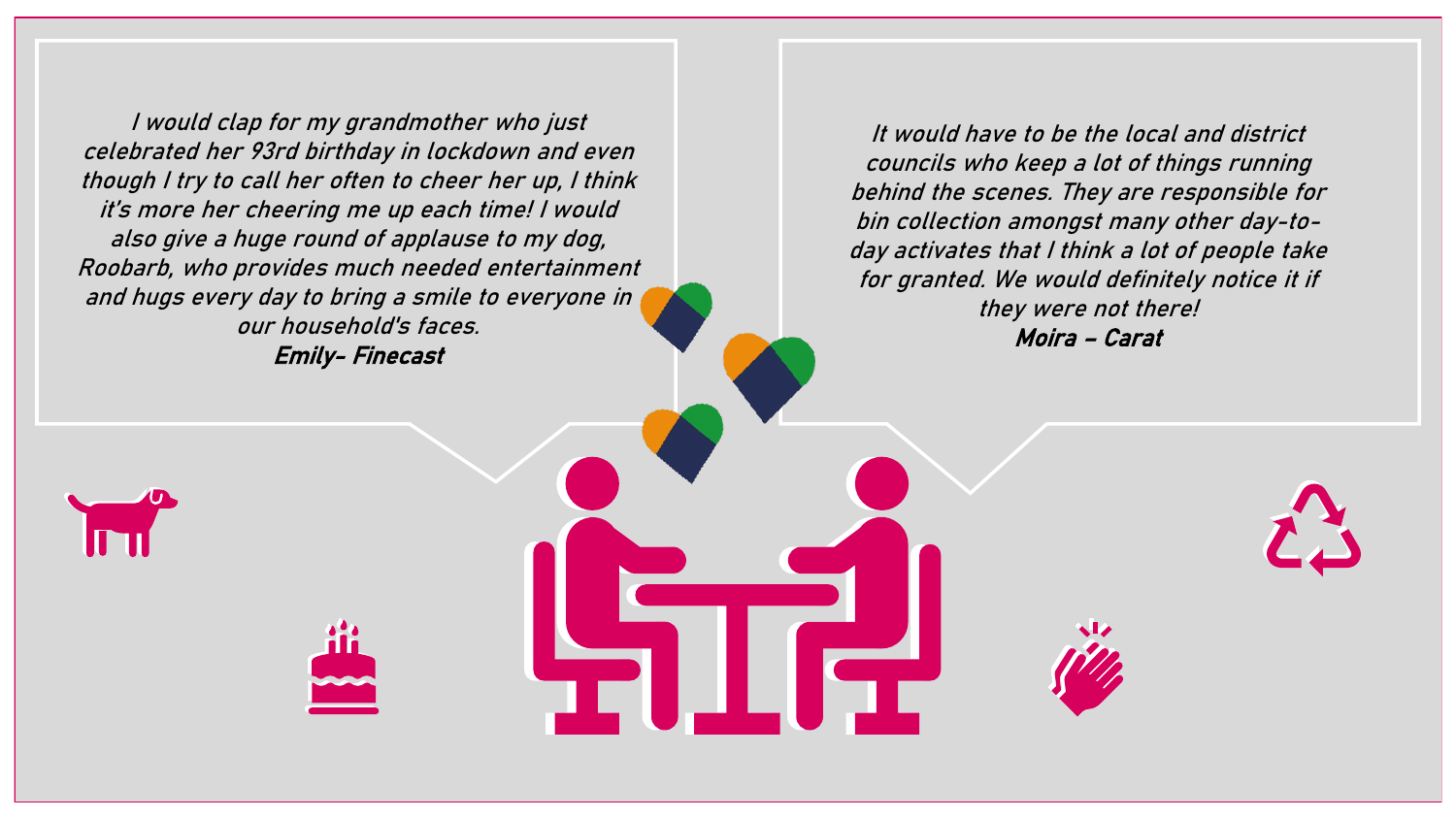66

I'd clap for the neighbourhood volunteers and community groups, who are going around making sure that those  $\prime$ who are isolated, unwell or vulnerable, do not feel alone and have essential food and medicines delivered. Whether that's community volunteers, to go out and get your prescriptions, food and whatever else you need. Or the food banks that are offering vital support to those individuals and families who suddenly have found themselves on the poverty line. There are so many people demonstrating selfless acts, to help vulnerable people. They get my round of applause. Catherine - The ICR

Aside from all our amazing Slimming World Consultants offering the same amazing service they usually do, but in virtual form?! All the local pubs and restaurants doing takeaway /delivery service, they've been so resourceful in thinking up ways to keep their businesses ticking along – and to keep some of our favourite food & drink available to us (when let's face it, we need it!). Jane – Slimming World

Those people who are not working, who have been furloughed or are self employed and can't work but are being positive and helping others in any way they can. That includes my gym instructors motivating me and the rest of our group online (with regular video and written gym sessions) to stay healthy and stick with it, my neighbours checking if anyone in the street would like anything getting each time they go to the shops, my husband for doing all of the home schooling while I work long hours, the kids themselves for adapting to change and making me proud, and anyone else who is helping out simply because they want to help the rest of us stay sane, healthy and happy – helping us all carry on in these challenging times. Hayley - DTW